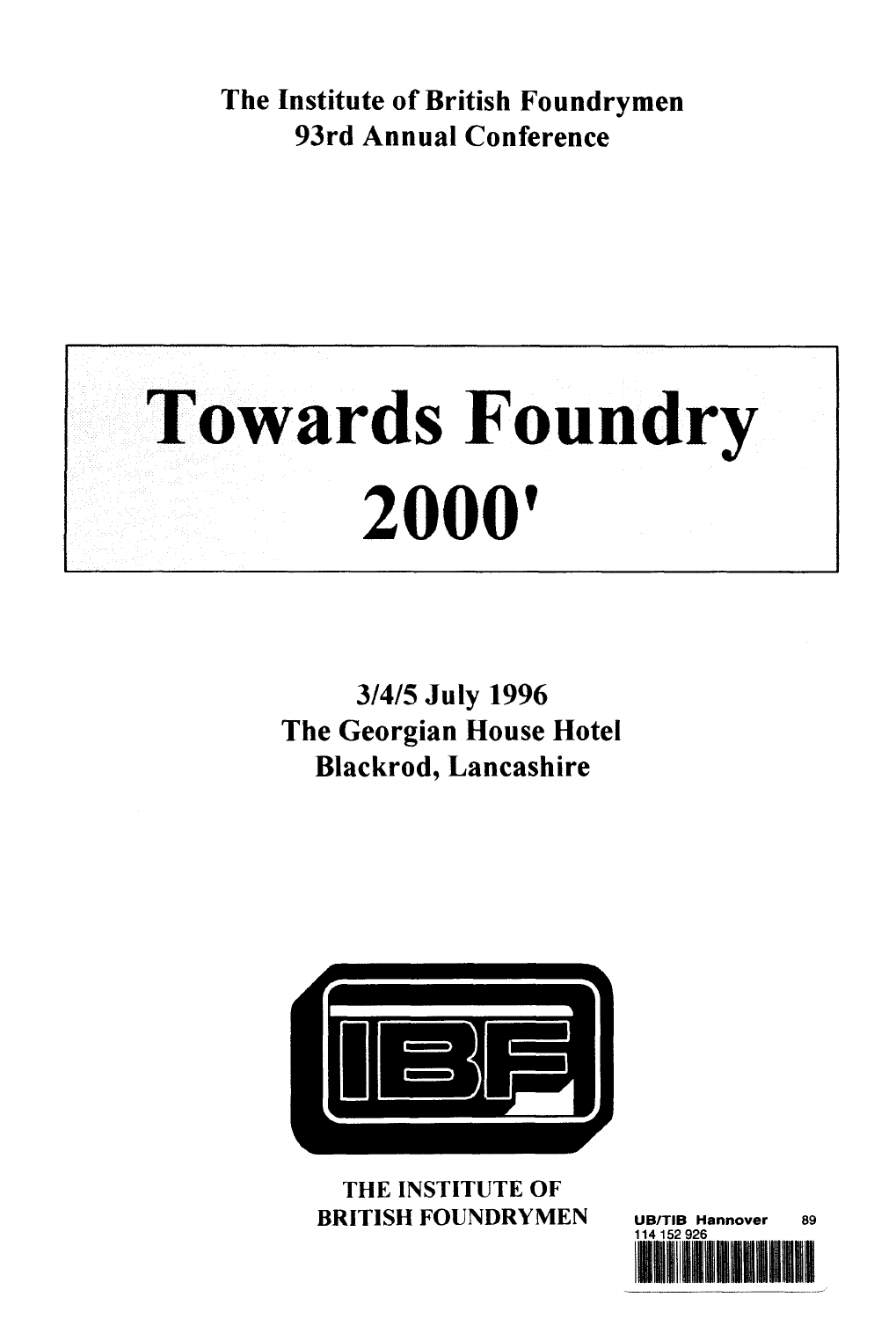## **Castcon '96**

The Institute of British Foundrymen's 93rd Annual Conference

## **'Towards Foundry 2000<sup>1</sup>**

3/4/5 July 1995 The Georgian House Hotel, Blackrod, Lancashire

*The following is a listing of papers presented in these proceedings. Those that were unavailable at the time of going to press are not included.*

| Session A1 Foundry 2000        | <b>Ferrous</b> |
|--------------------------------|----------------|
| $10.00$ am - 11.30am<br>$\sim$ |                |
| ---                            |                |

The important ingredients of a Foundry 2000 Dr J Krosnar - Precision Disc Castings Ltd

Extending ISO 9000 to total quality management Dr D Scrimshire - TEC Transnational Ltd

How efficient is your foundry? Mike S Brown - Cast Metals Development Ltd

> *Session A3 Meeting Customer Expectations - Ferrous Castings 2.15pm-3.45pm*

Meeting customer expectations - a volume producer's view J D Sharp - Triplex Lloyd International Ltd

*Session A4 Developments in Moulding Systems 4.00pm - 5.30pm*

On the re-bond - how to get the best from your chemically bonded reclaimed sand M R Stancliffe - Ashland Chemical Limited

Volume core production R Phillips - Vald. Birn (UK) Ltd, J L Sansby - Perstorp UK

Chemically bonded sand systems - facing the challenges of the 21st Century A D Busby - Ashland Chemical Ltd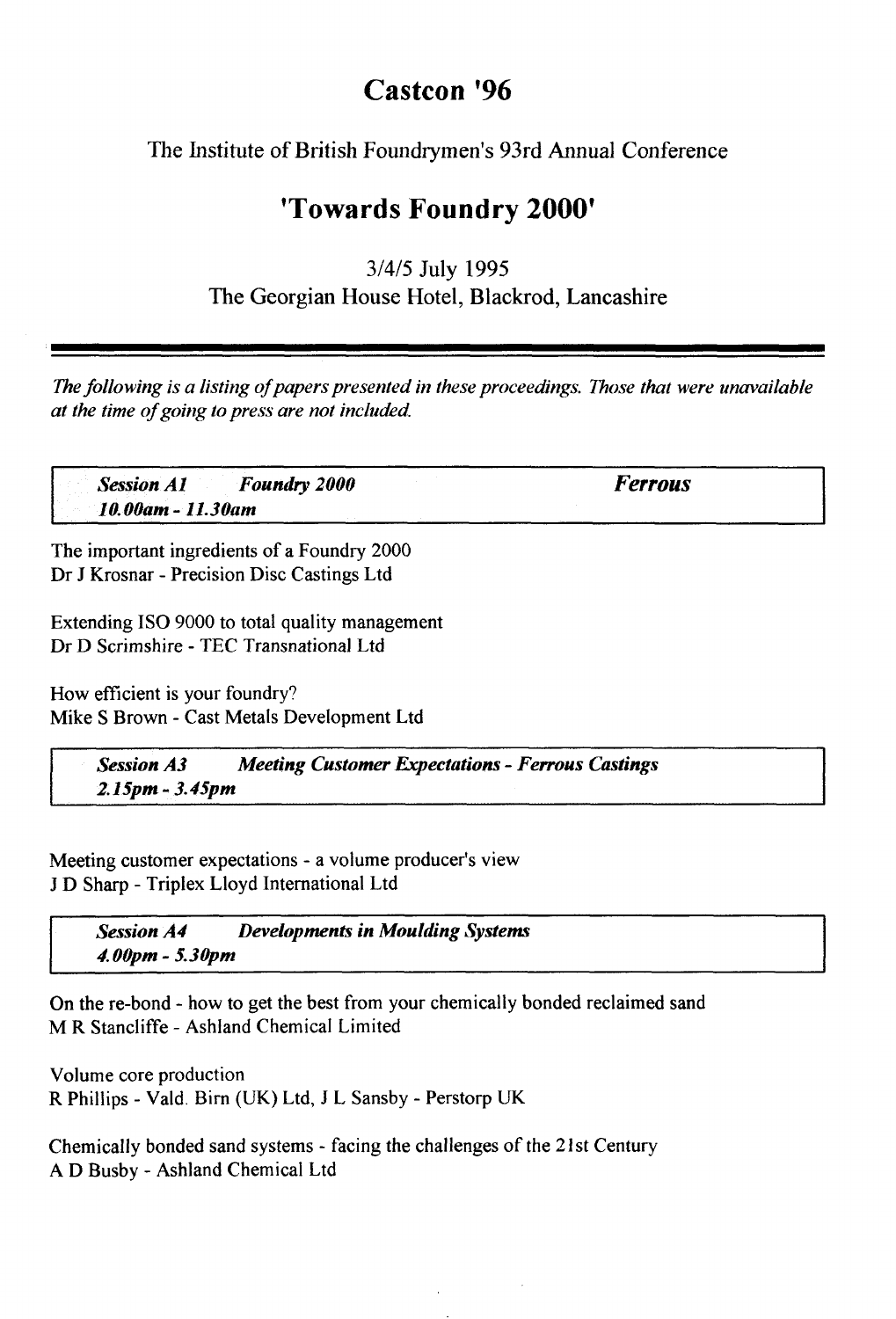|  | <b>Session B1</b> |  |  | <b>Future Prospects for the Non-Ferrous</b> |  |  |  |  |  |  |  |  |  | <b>Non-Ferrous</b> |  |
|--|-------------------|--|--|---------------------------------------------|--|--|--|--|--|--|--|--|--|--------------------|--|
|  |                   |  |  |                                             |  |  |  |  |  |  |  |  |  |                    |  |
|  |                   |  |  |                                             |  |  |  |  |  |  |  |  |  |                    |  |
|  |                   |  |  | Industry                                    |  |  |  |  |  |  |  |  |  |                    |  |
|  |                   |  |  |                                             |  |  |  |  |  |  |  |  |  |                    |  |
|  |                   |  |  |                                             |  |  |  |  |  |  |  |  |  |                    |  |
|  |                   |  |  |                                             |  |  |  |  |  |  |  |  |  |                    |  |
|  | 10.00am - 11.30am |  |  |                                             |  |  |  |  |  |  |  |  |  |                    |  |
|  |                   |  |  |                                             |  |  |  |  |  |  |  |  |  |                    |  |

Does the past affect our future? G A Schofield - The Institute of British Foundrymen

Process technology part of the design procedure T L Sutton - Consultant

*Session B3 Non-Ferrous Manufacturing Technology 2.15pm- 3.45pm*

Modern diecasting technology - a users view D E Croom - Metal Castings Ltd

Aluminium melting technology, 2000 and beyond Dr T M Paterson - Striko (UK) Ltd

RIMLOC - A single shot casting technique for the future P J Bird, P J Rickards - Cast Metals Development Ltd

*Session B4 Meeting Customer Expectations 4.00pm-5.30pm*

Current technology & world-wide sourcing trends in the supply of high volume safety critical castings

J Summerill - Lucas Braking Systems Technology Centre

Direct squeeze casting of copper alloys A Herrera - UNAM-CITATEQ, Mexico, J Campbell - University of Birmingham

Meeting customer requirements with magnesium diecastings P Caton - Diemakers Limited

**Session A5** Training and New Technology *9.30am - 11.30am*

Training middle managers in the foundry industry Dr J Begg - The Institute of British Foundrymen

**Session A7** Ferrous Technical Papers *2.15pm-3.45pm*

The tribological behaviour of austempered spheroidal graphite silicon cast iron S M A Boutorabi, Iran University of Science & Technology